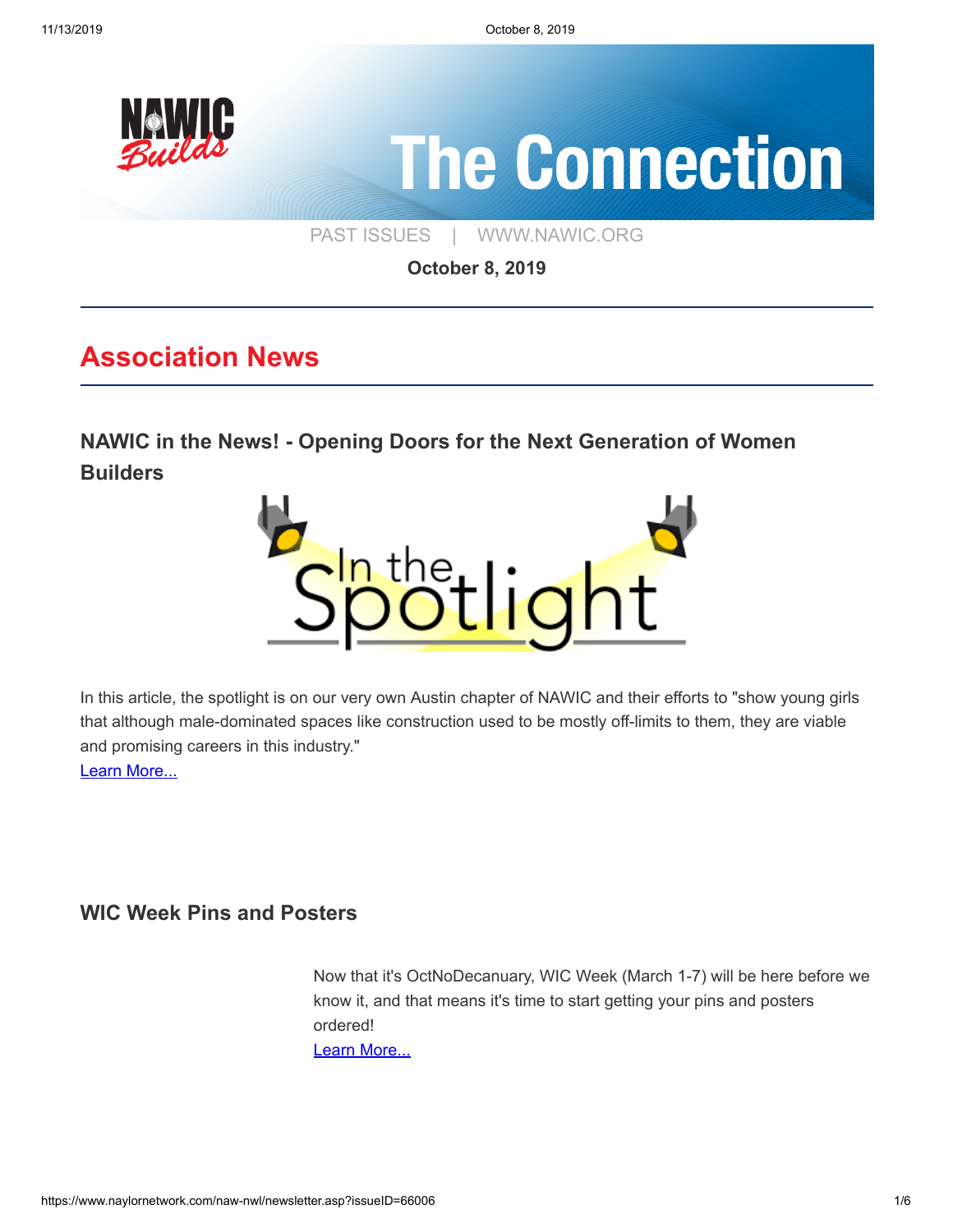

### **[2019 SkillsUSA National Carpentry Competition](https://www.nccer.org/news-research/newsroom/pressrelease/nccer-congratulates-the-2019-skillsusa-national-carpentry-and-masonry-competition-winners)**



This year, NAWIC sponsored the SkillsUSA National Carpentry Competition. The winners were announced at the 55th annual SkillsUSA National Leadership and Skills Conference in Louisville, Kentucky. [Learn More...](https://www.nccer.org/news-research/newsroom/pressrelease/nccer-congratulates-the-2019-skillsusa-national-carpentry-and-masonry-competition-winners)

### **[Mentorship Opportunity Through ACE Mentor!](https://www.acementor.org/)**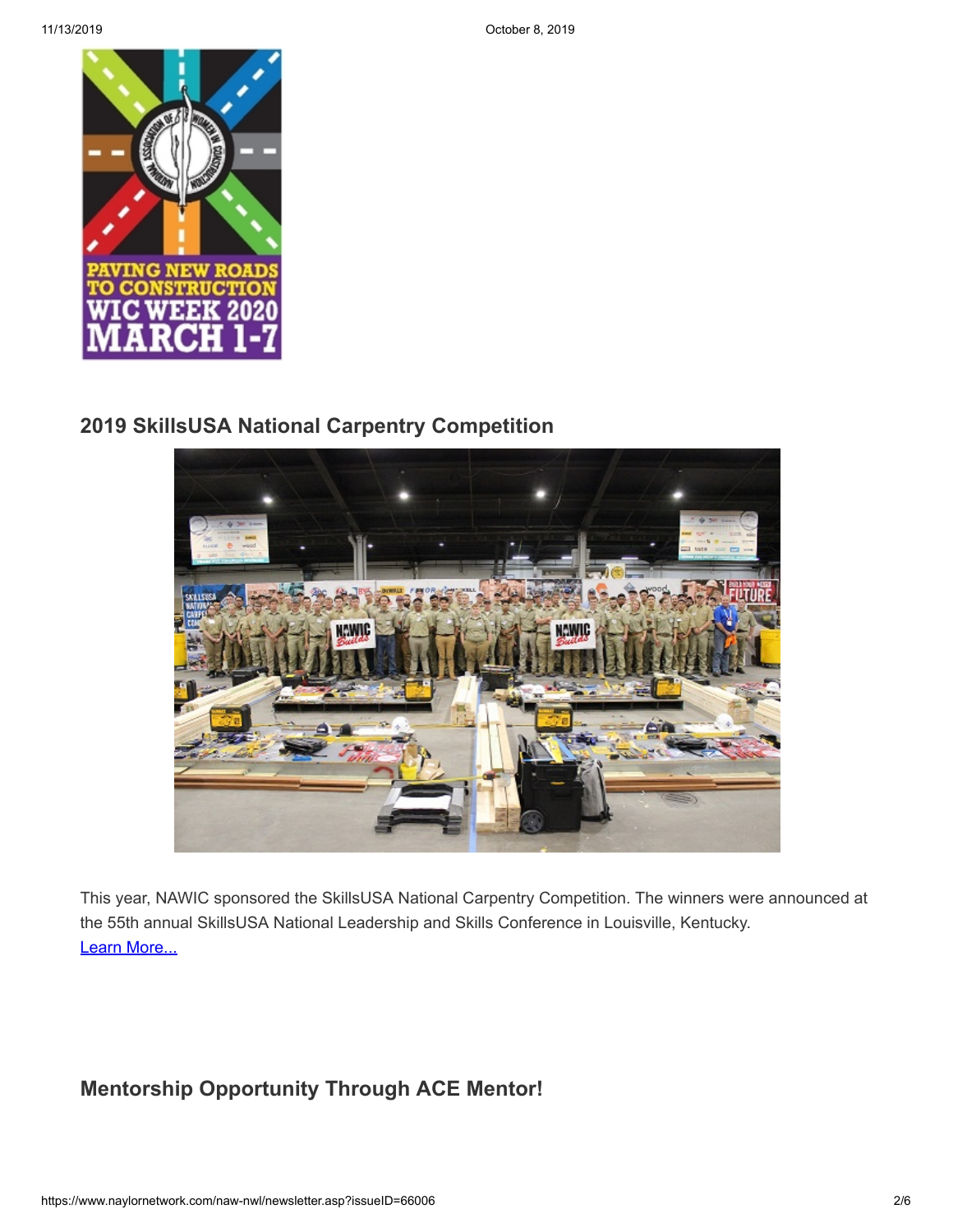

[Learn More...](https://www.acementor.org/)

#### Register now!

Do you love your career in construction? Do you want to help recruit the next generation of employees? The ACE Mentor Program is kicking off around the country and now is the time to sign up as a mentor. Mentors have the chance to truly change the lives of the students they reach while, at the same time, impact the future of the construction industry workforce. Please visit [www.acementor.org](http://www.acementor.org/) for more information or to register.

## **Education / Training**

## **[Enclosure Experts Podcast - Mineral Wool: Viewed Through the Lens of](https://www.buildingenclosureonline.com/ext/resources/files/Podcasts/BE-Owens-Corning-Podcast-9-24.mp3?1569435800) Compressive Strength**

Building science continues to drive new understandings about the role of mineral wool in the commercial building enclosure. Widely recognized for its fire-resistant properties, research shows that mineral wool's performance capabilities are much broader, including moisture mitigation, acoustics and compressive strength. These insights are encouraging those in the contracting community to consider mineral wool as a continuous insulation (ci).



In this podcast featuring Owens Corning Senior Commercial

Building Specialist Tiffany Coppock, experts discuss what makes mineral wool well suited for a number of ci applications, as well as new findings suggesting mineral wool should be viewed in terms of its compressive strength rather than its density.

[Learn More...](https://www.buildingenclosureonline.com/ext/resources/files/Podcasts/BE-Owens-Corning-Podcast-9-24.mp3?1569435800)

# **NAWIC Benefits Spotlight**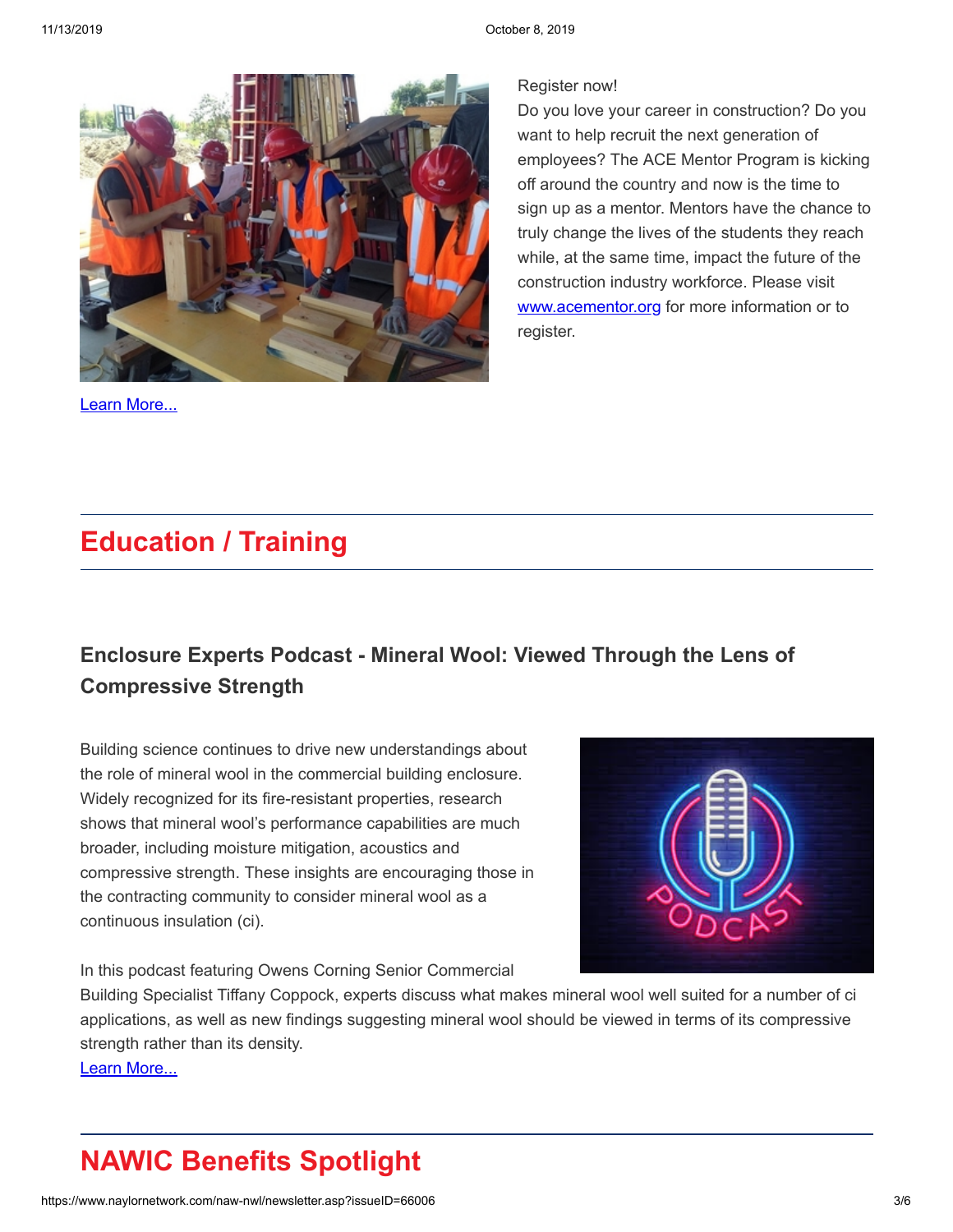### **[ConsensusDocs Turns 12!](https://www.naylornetwork.com/naw-nwl/articles/index.asp?aid=583756&issueID=66006)**

Our partner, ConsensusDocs, recently celebrated 12 years in business! You've probably heard us mention the name, and you may have seen the ads, but do you know what ConsensusDocs is? Read on to find out more about the company and how you can get a discount with them! [Learn More...](https://www.naylornetwork.com/naw-nwl/articles/index.asp?aid=583756&issueID=66006)



## **Industry Update**

### **[Top 25 Women Owned Businesses](https://www.bizjournals.com/sanfrancisco/news/2019/09/30/construction-leads-the-market-for-women-owned.html?ana=e_sfbt_bn_editorschoice&fbclid=IwAR3togq7fqTWa2BeaHujDBLhgiB52yMNowx8bqVG7scNmCnj9XRdsZ0KoQs)**

This article, published on Sept. 30 in the *San Francisco Business Times*, illustrates the importance that not just women and construction have in the future of our economy, but womin IN construction. "Of the highest ranking 25 women-owned businesses, almost half of them were in fields relating to construction." [Learn More...](https://www.bizjournals.com/sanfrancisco/news/2019/09/30/construction-leads-the-market-for-women-owned.html?ana=e_sfbt_bn_editorschoice&fbclid=IwAR3togq7fqTWa2BeaHujDBLhgiB52yMNowx8bqVG7scNmCnj9XRdsZ0KoQs)

### **[All-Female Paving Crew Crushes Stereotypes](https://www.cat.com/en_US/articles/customer-stories/brand/Maymead.html?utm_content=Brand_MR_Educational_AlwaysOn&utm_source=twitter_CaterpillarInc&utm_medium=social&utm_campaign=Maymead&utm_term=Maymead-MainVideo-30sec#sf109280395)**

 For a company whose roots date back to 1747, Maymead Inc. has taken a decidedly progressive approach to hiring — employing what may be the first all-female paving crew in the nation and opening the construction industry's eyes to an untapped market of potential workers. [Learn More...](https://www.cat.com/en_US/articles/customer-stories/brand/Maymead.html?utm_content=Brand_MR_Educational_AlwaysOn&utm_source=twitter_CaterpillarInc&utm_medium=social&utm_campaign=Maymead&utm_term=Maymead-MainVideo-30sec#sf109280395)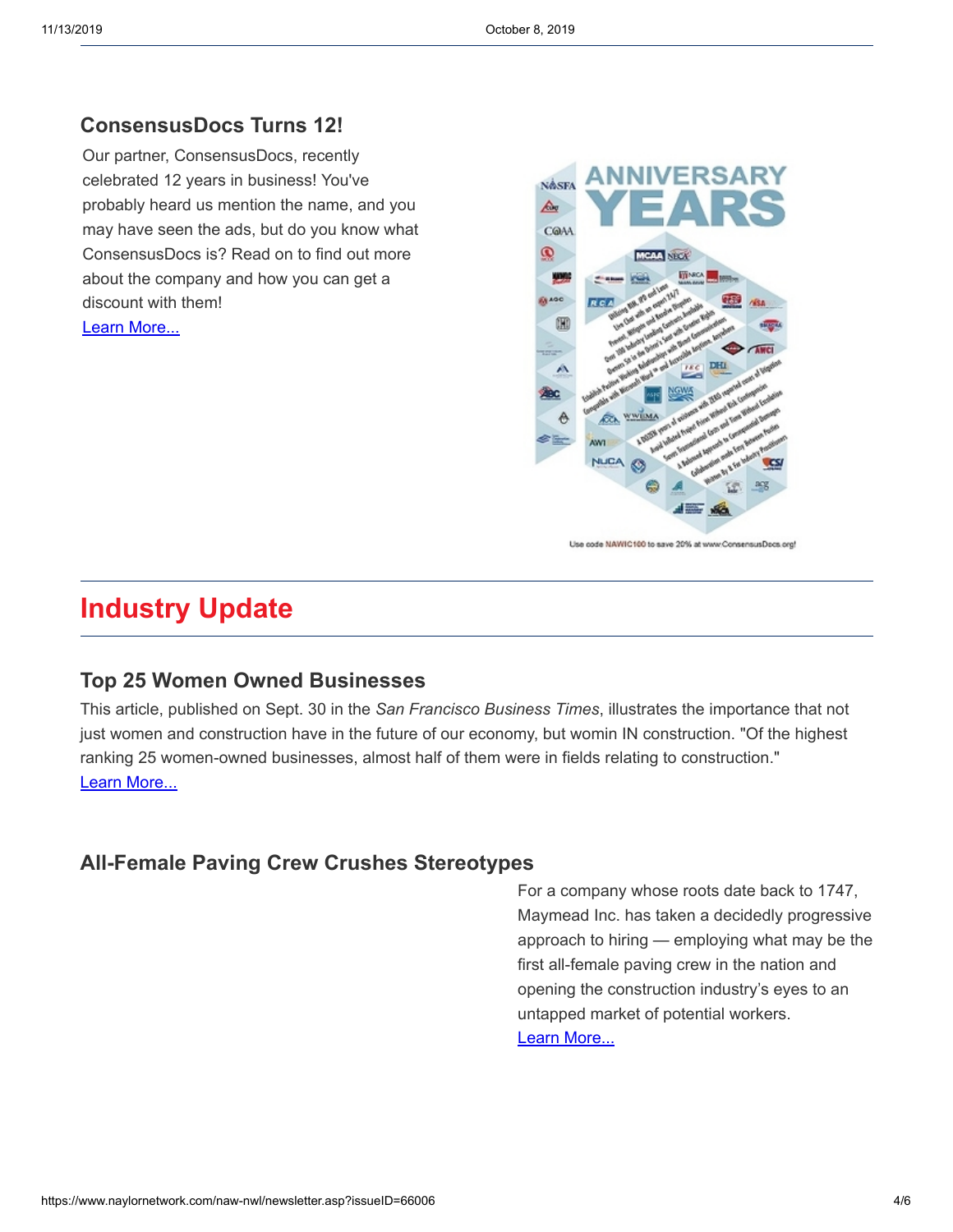

### **[Exciting Wave of New Construction Equipment Takes Center Stage at ICUEE](https://www.forconstructionpros.com/equipment/article/21089951/exciting-wave-of-new-construction-equipment-takes-center-stage-at-icuee-2019) 2019**

Equipment Today representatives share live from the expo so you can check out the newest toys being unveiled!

[Learn More...](https://www.forconstructionpros.com/equipment/article/21089951/exciting-wave-of-new-construction-equipment-takes-center-stage-at-icuee-2019)

### **[3Q Cost Report: Labor Shortage Continues, Most Companies Report](https://www.enr.com/articles/47718-q-cost-report-labor-shortage-continues-most-companies-report)**

What are the factors impacting the current industry-wide workforce shortage, and how bad is it really? Find out in this report, published Oct. 2 by *Engineering News-Record*. [Learn More...](https://www.enr.com/articles/47718-q-cost-report-labor-shortage-continues-most-companies-report)

## **Calendar**

**18**

Oct 2019

#### **[2019 North Central Fall Conference](https://ritabrown001.wixsite.com/nawicncfc)**

October 18-19, 2019 Lexington, KY

[Learn More...](https://ritabrown001.wixsite.com/nawicncfc)

**18** Oct 2019

#### **[2019 South Atlantic Fall Conference](http://www.nawicsa.org/fall-planning-conference/)**

October 18-19, 2019 Charleston, SC [Learn More...](http://www.nawicsa.org/fall-planning-conference/)

### **[2019 Midwest Fall Conference](https://www.nawicmidwestregion.org/2019-fall-conference.html)**